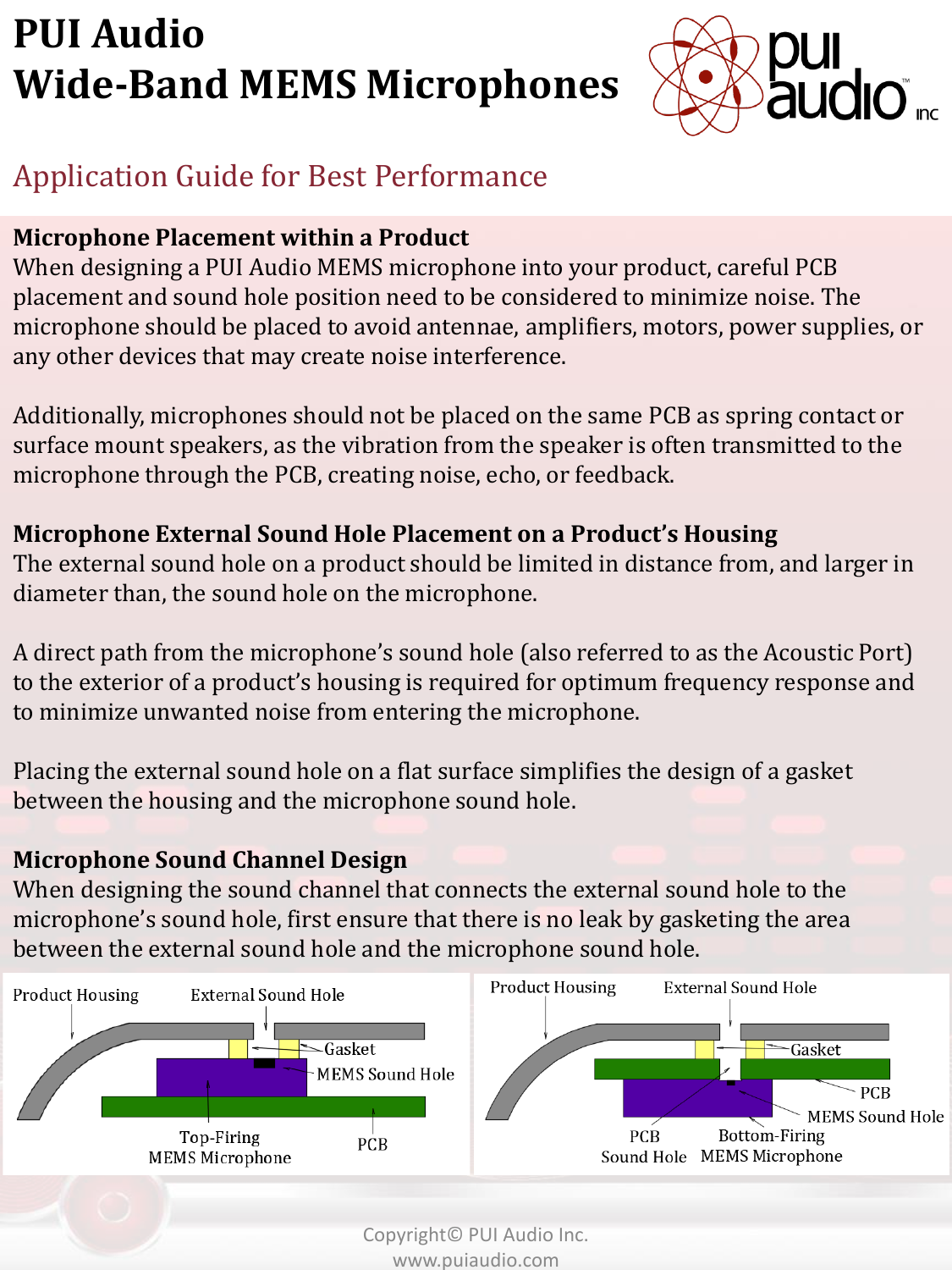

# Application Guide for Best Performance

### **Microphone Sound Channel Design (continued)**

Many echo and feedback problems are caused by a leaky gasket between the sound hole between a top-firing microphone and the housing or between the bottom-firing microphone's PCB and the housing. Please ensure the gasket is fully compressed to eliminate potential problems and/or a degradation in performance.



The sound channel should be kept as short as possible and larger in diameter than the microphone sound hole for top-firing microphones or be greater than or equal to the diameter of the PCB sound hole for bottom-firing microphones.

The diameter of gasket should be as close to the same size as the external sound hole to prevent creating a Helmholtz resonating chamber.

A long, thin or short, wide sound channel can "tune" the microphone, creating a peak in response between 10 kHz to 15 kHz, followed by a steep roll-off in frequency response thereafter.

**Top-Firing Microphones:** The diameter of the external sound hole and channel created by the gasket should be at least 0.1mm larger in diameter than the microphone's sound hole.

**Bottom-Firing Microphones:** The diameter of the sound hole on the PCB should be at least 0.5mm to prevent solder paste from melting and entering the sound hole. Additionally, the interior of the PCB sound hole should not be plated to prevent solder paste from flowing into it.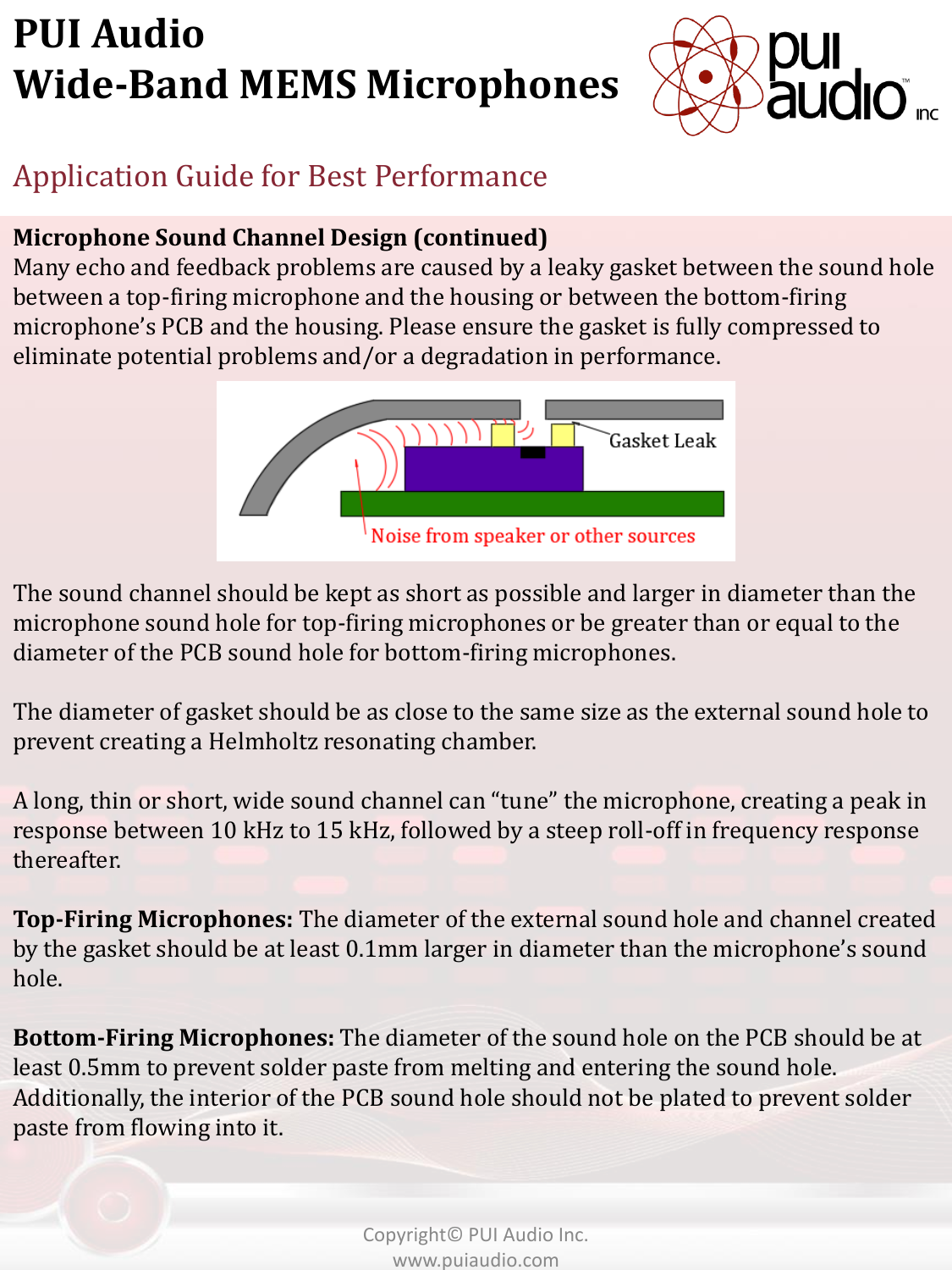

## Application Guide for Best Performance

### **Analog MEMS Microphone Circuit Design**

Slight variances in power supply voltage do not affect the sensitivity of PUI Audio's analog MEMS microphones (designated by AMM in the PUI Audio part number). As such, a circuit designer only needs to ensure that the voltage output of the power supply is within the voltage range called out in the MEMS microphone specifications.

Unlike traditional ECM microphones, MEMS microphones do not require the use of a bias resistor between the power supply and the microphone. MEMS microphones have an independent output that is separate of the voltage input. It is recommended to decouple the noise of the power supply from the MEMS microphone by using a 0.1µF capacitor at C1 in the diagram below.

A DC-blocking/high-pass filter capacitor should be placed between the MEMS output pin and the CODEC/ADC/pre-amplifier's input pin, C2 in the diagram below. Values between 1µF and 3µF are often used, where the larger the capacitor value, the higher the frequency at which the high-pass filter's corner frequency is placed.

In the event of electro-magnetic interference, place a resistor that matches the microphone's impedance between the amplifier's unused differential input and the microphone's ground.

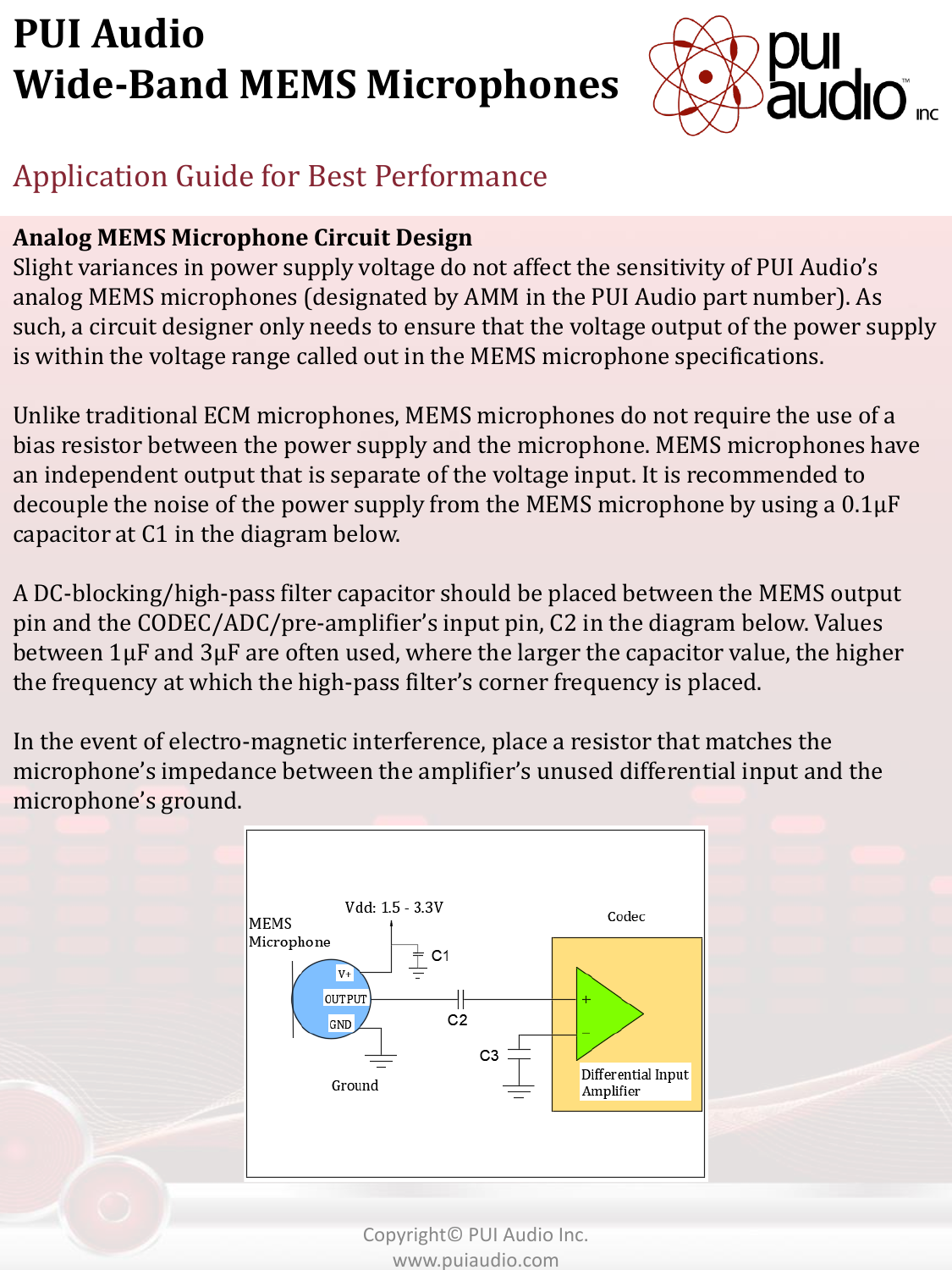

# Application Guide for Best Performance

#### **Digital MEMS Microphones**

PUI Audio offers digital output MEMS microphones (designated by DMM in the PUI Audio part number) with PDM and I2S data formats.

Both feature a Left/Right channel select pin for stereo audio capture and data transfer over a single data input line on a DAC or CODEC. The I2S digital MEMS (**DMM-4026-B-I2S-R**) microphone also offers the ability to set up microphone arrays by changing the WCLK Hold Time.

PUI Audio's digital MEMS microphones offer a Full Power mode, a reduced sensitivity Low Power mode, and a Sleep mode for reduced current draw and battery power savings when the microphone isn't needed.

Modes are activated by changing the input clock frequency to the microphone.





Interface diagram between I2C Master and 2 Microphones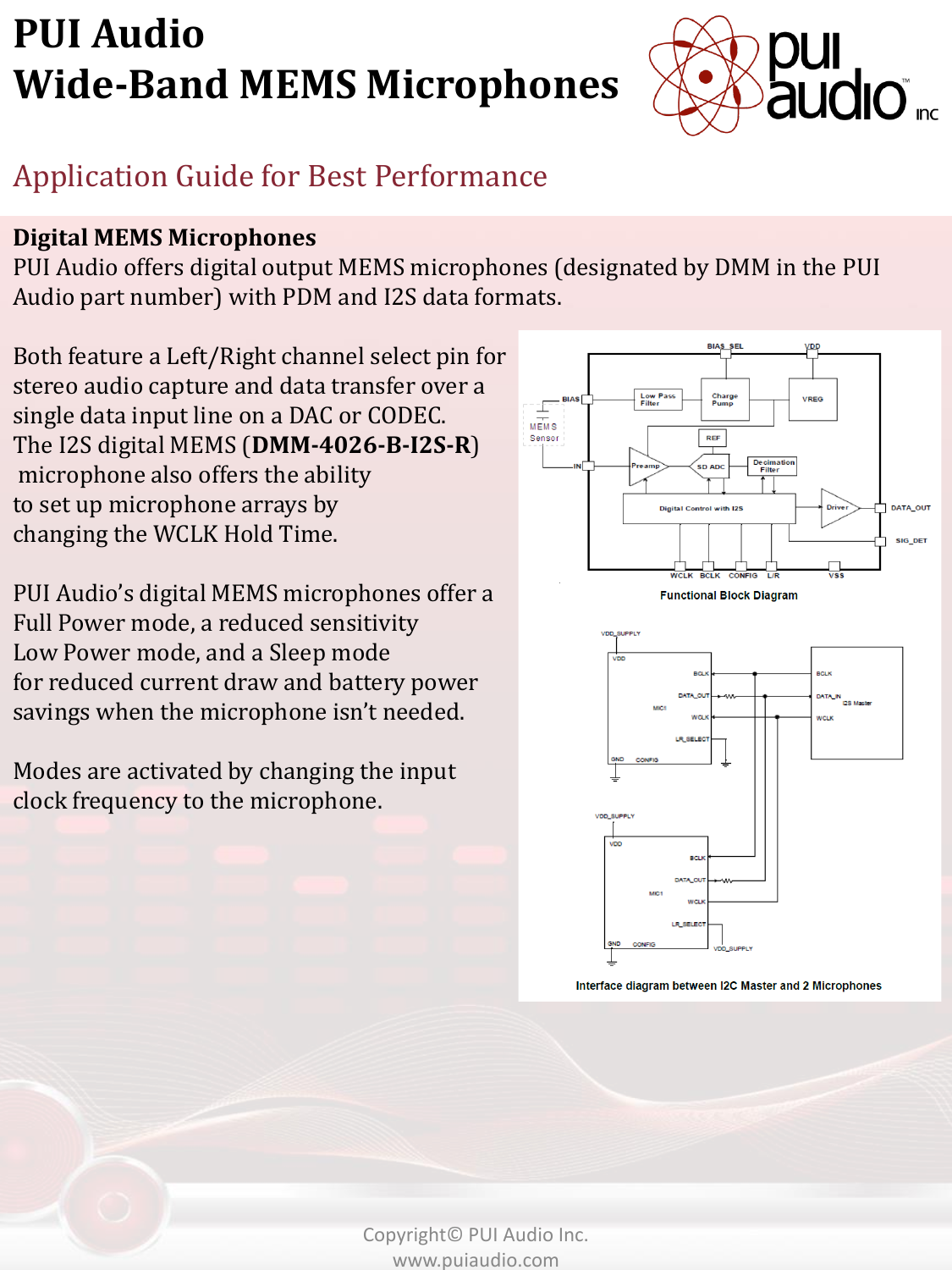

# Application Guide for Best Performance

### **Solder Pad and Stencil Design**

Each MEMS microphone is built for reflow soldering, where the solder joints serve as the means for electrical and mechanical connection to the PCB. On bottom-firing microphones, a solder joint also acts as the acoustic seal between the microphone sound hole and the PCB.

The recommended solder pad design and stencil layout is listed within the specifications for each microphone. The PCB solder pad to microphone pad ratio is 1:1.



#### **Solder Paste**

A Type 4 no-clean solder paste is recommended to be used with PUI Audio's MEMS microphones. The stencil thickness should be between 0.1mm to 0.12mm, with the ratio of the size of the stencil to pad being between 0.8:1 to 0.9:1 to minimize tin bead content.

For bottom-firing microphones, solder pastes with low flux content (such as Indium 8.9 HF SAC305) are recommended to prevent excessive flux from entering the microphone sound hole, causing damage.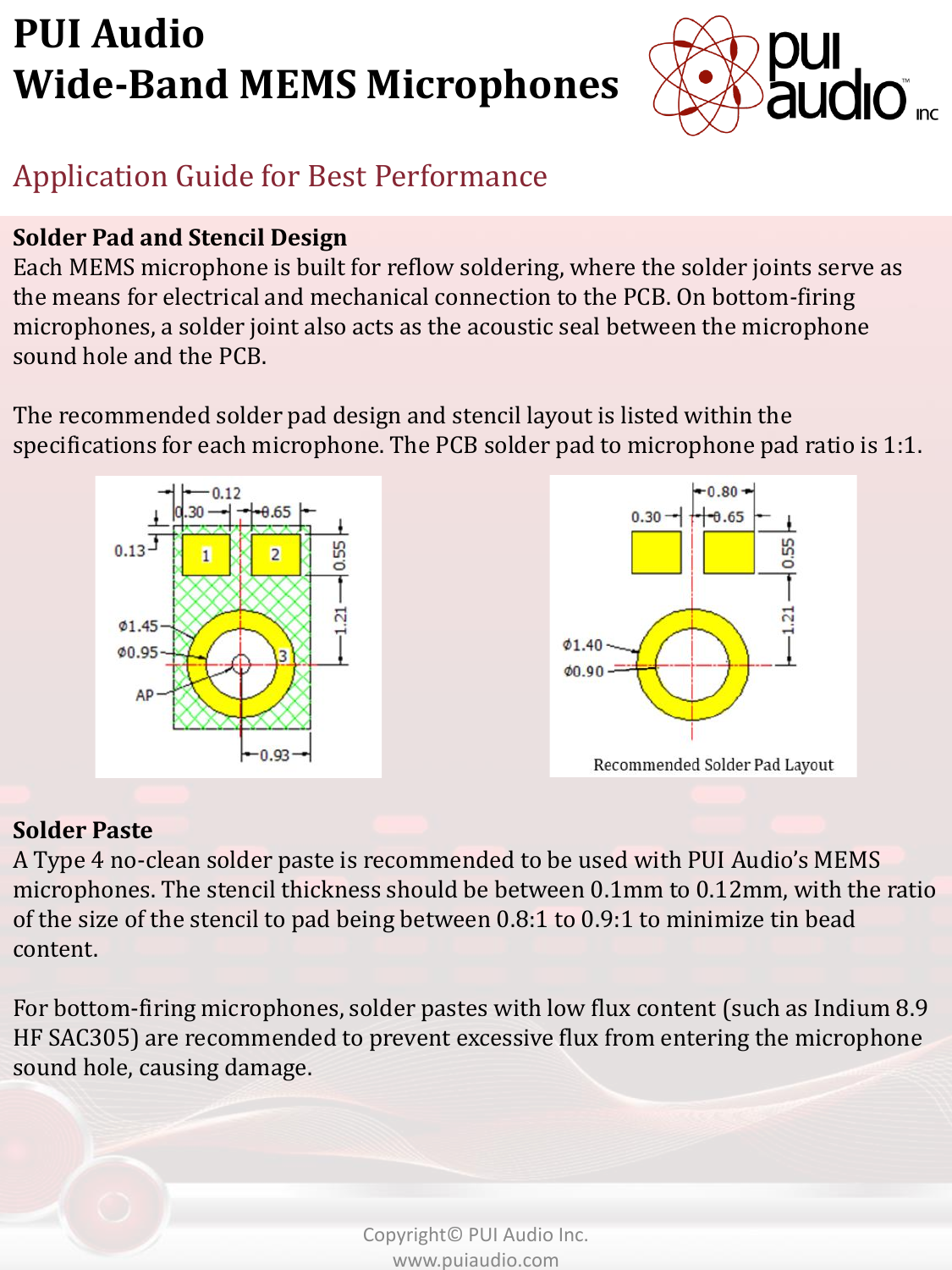

## Application Guide for Best Performance

### **Pick-and-Place Operations**

Special attention needs to be observed when programming an SMD pick-and-place machine (also known as P&Ps) to place **top-firing** MEMS microphones (designated with a –T within PUI Audio's part number) due to the placement of the sound hole (referred to as the Acoustic Port or AP in the specifications) on the same surface that vacuum is applied to.

The specifications call out the recommended pickup location, and the location of the sound hole. To avoid damaging top-firing microphones, do not allow the SMD pickup

nozzle to pass over the sound hole. The inside diameter of the nozzle must only move directly to the recommended pickup location, which is pink in the PUI Audio specifications.

Programming the SMD pick-and-place machine to place **bottom-firing** microphones is easier as the sound hole is placed on the bottom of the part.



#### **Reflow Soldering**

PUI Audio's MEMS microphones feature gold-plated pads for lead-free reflow soldering. Please follow the reflow process below and do not exceed a total of three cycles.



If multiple reflow cycles are required, the microphone must be allowed to return to room temperature before the start of the next reflow cycle.

Allow the microphone to rest at room temperature for a minimum of three hours before functionally testing it.